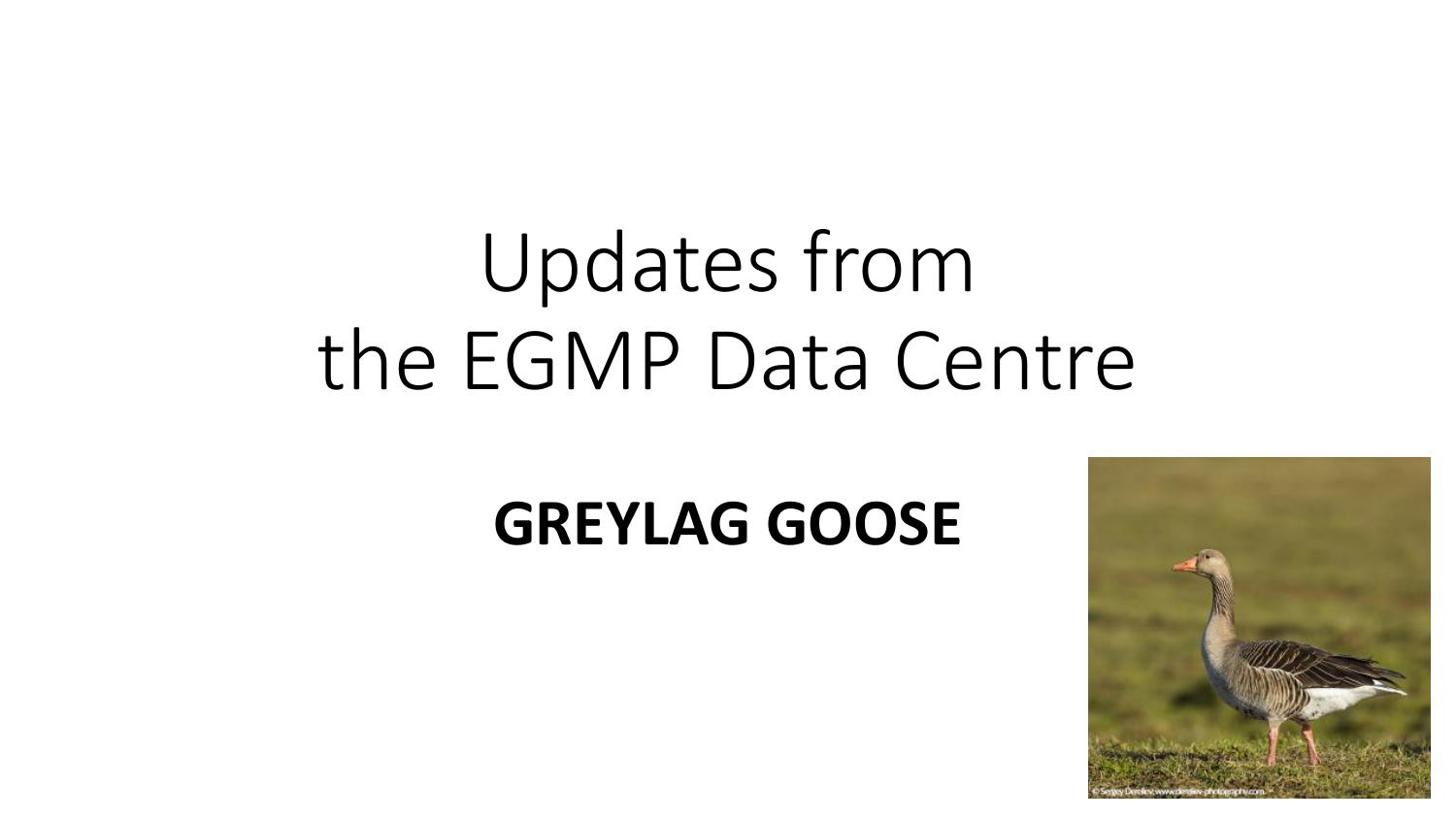## Greylag Goose (AFMP)

*"establish an internationally coordinated population management programme (including both hunting and derogations) for the management units encompassing monitoring, assessment and decision-making protocols".*

- $\rightarrow$ Info-gap ends in 2023
- $\rightarrow$  Dynamic and model based harvest assessment
- $\rightarrow$  Project proposal by EGMP Data centre (MU1 and MU2)
- $\rightarrow$  Funded project by the Dutch Modelling consortium (MU2)



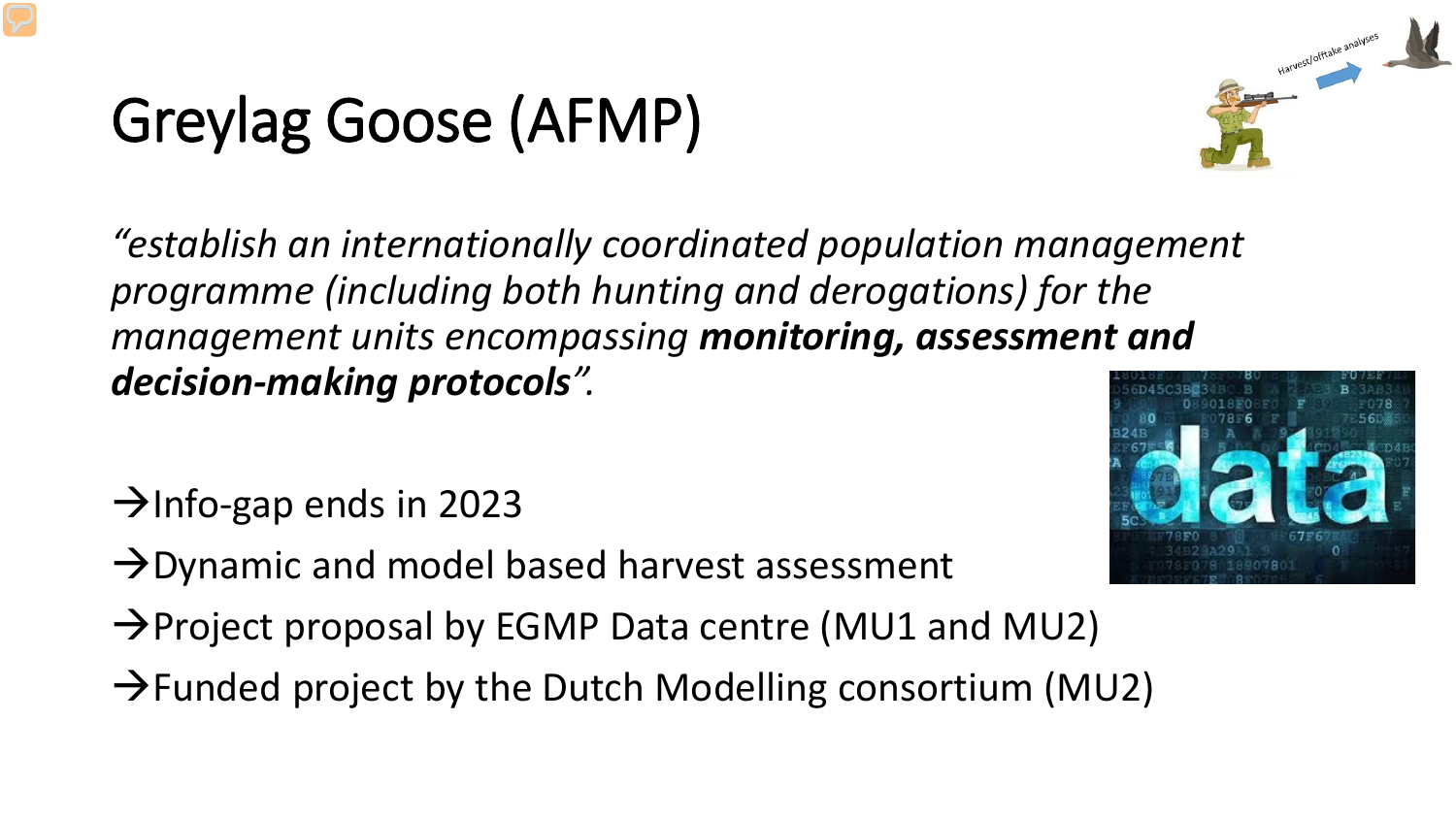#### Data needs

*Up to 2023*:

- Mid-winter population counts for each range state (IWC imputed values and/or additional country-specific data);
- Total offtake by derogation and harvest.

*Needed for a transition to a dynamic and model-based management from 2023*:

- Mid-winter population counts for each range state;
- Breeding pairs/Summer counts per range state;
- Offtake per range state (harvest + derogation), distinguished between "breeding" period (1 February-31 July) and "post-breeding" period (1 August-31 January);
- Crippling rate for the same periods as offtake
- Survival rates from Multi-state Capture-Marking-Resighting (CMR) analysis
- Productivity estimates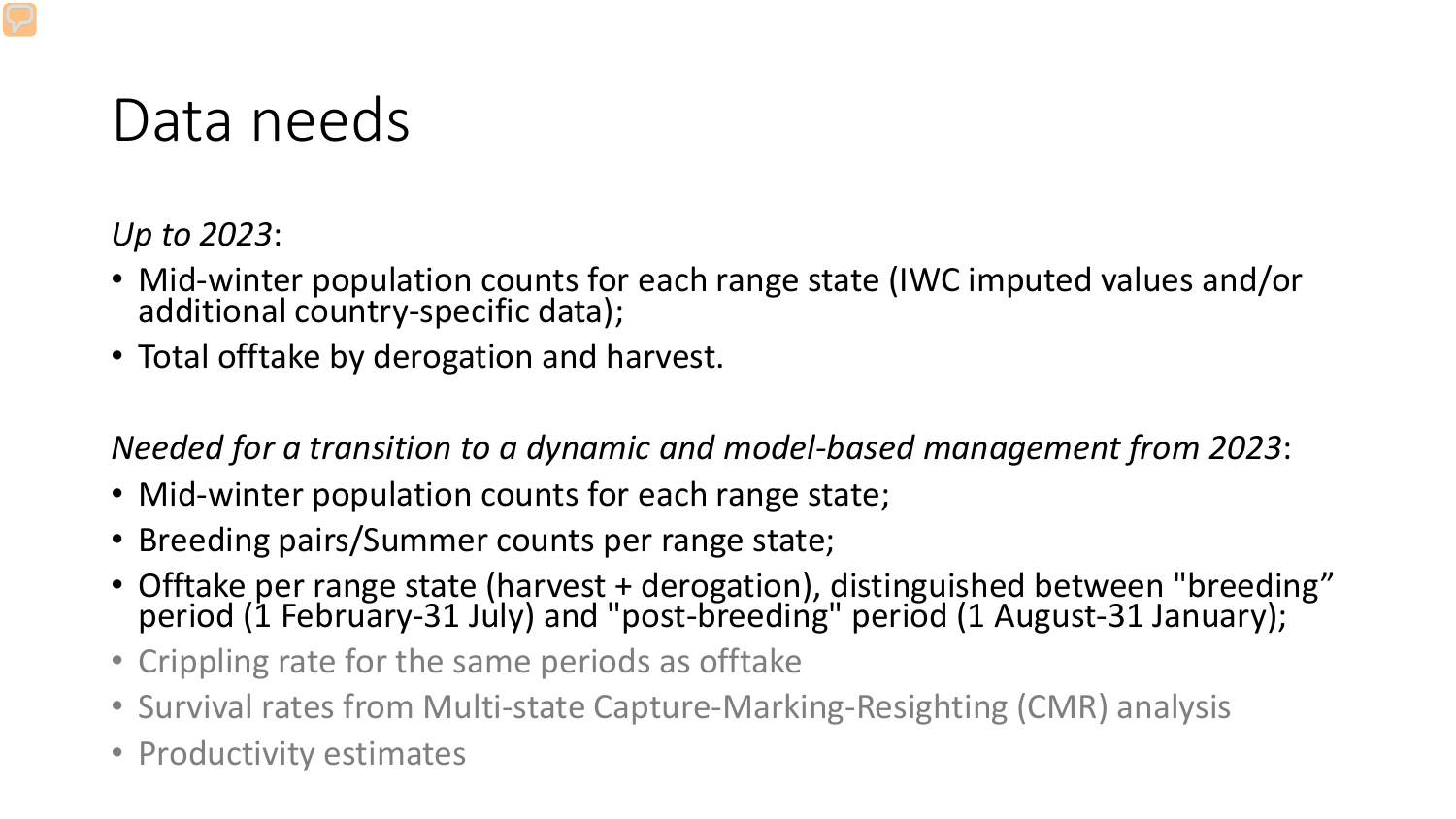### Monitoring and reporting plan

| When | Where/Who                                      | What              | Submission deadline to the |
|------|------------------------------------------------|-------------------|----------------------------|
|      |                                                |                   | <b>EGMP Data Centre</b>    |
|      | January   All: Wetlands Int.                   | Population counts | March                      |
|      | And                                            |                   |                            |
|      | NO: Relevant (few)?                            |                   |                            |
|      | SE: Leif Nilsson                               |                   |                            |
|      | $\vert$ FI: Relevant (few)?                    |                   |                            |
|      | DK: Preben Clausen                             |                   |                            |
|      | <b>DE: Babak Miller</b>                        |                   |                            |
|      | NL: Kees Koffijberg                            |                   |                            |
|      | BE: Koes Devon                                 |                   |                            |
|      | FR: ?                                          |                   |                            |
|      | <b>ES: Mariano Rodriguez Alonso/ Guillermo</b> |                   |                            |
|      | Ceballos                                       |                   |                            |
|      | PO: ?                                          |                   |                            |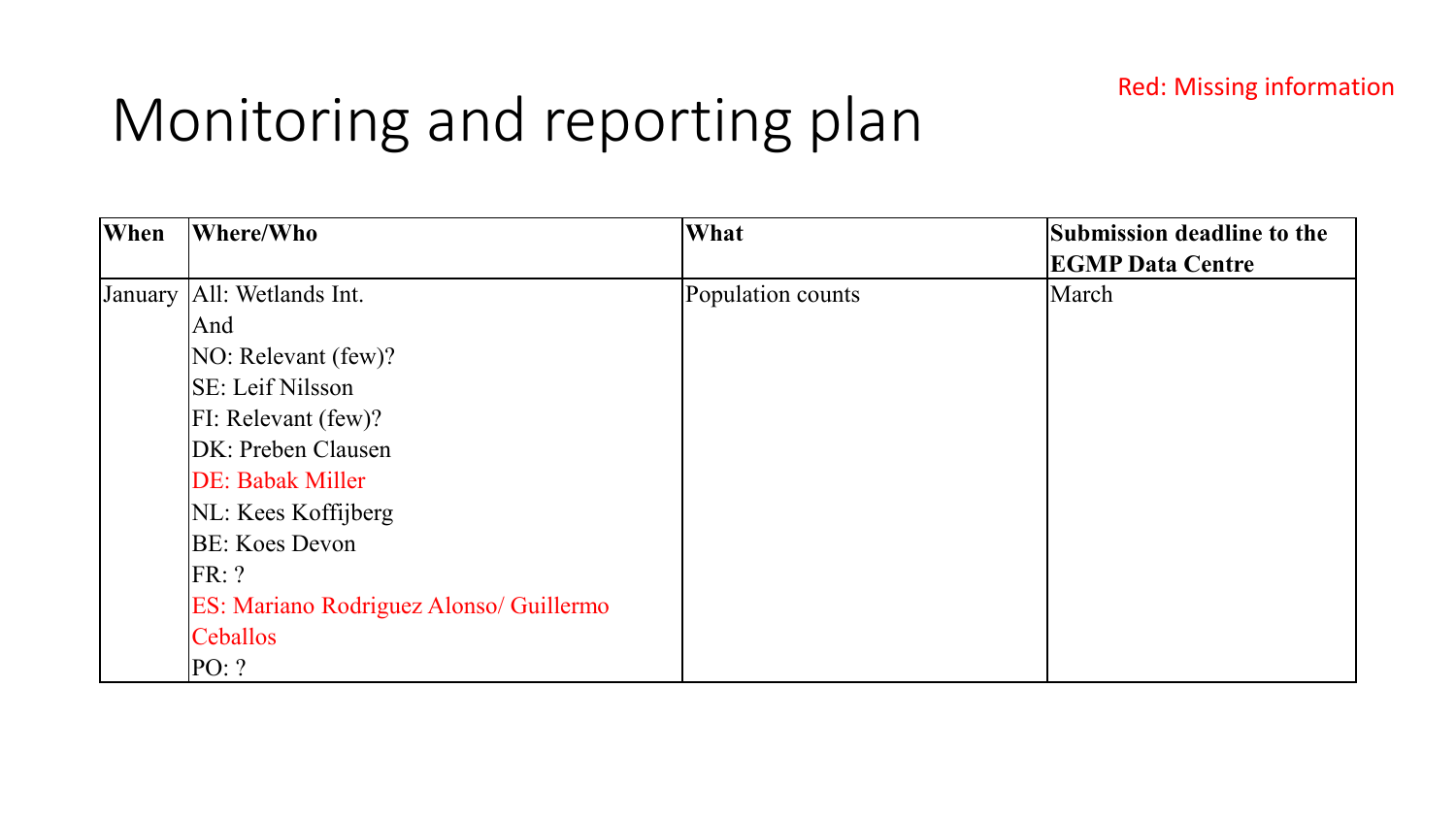| <b>When</b> | Where/Who                       | What                            | Submission deadline to the |
|-------------|---------------------------------|---------------------------------|----------------------------|
|             |                                 |                                 | <b>EGMP Data Centre</b>    |
|             | MUI                             | Breeding common bird monitoring | March                      |
|             | INO: John Atle Kålås            | indices                         |                            |
|             | SE: Åke Lindström               |                                 |                            |
|             | FI: Antti Below/Andreas Linden  |                                 |                            |
|             | DK: Thomas Vikstrøm/Daniel Palm |                                 |                            |
|             |                                 |                                 |                            |
|             | MU2                             |                                 |                            |
|             | <b>DE: Babak Miller</b>         |                                 |                            |
|             | NL: Christ van Turnhout         |                                 |                            |
|             | BE: Koes Devon                  |                                 |                            |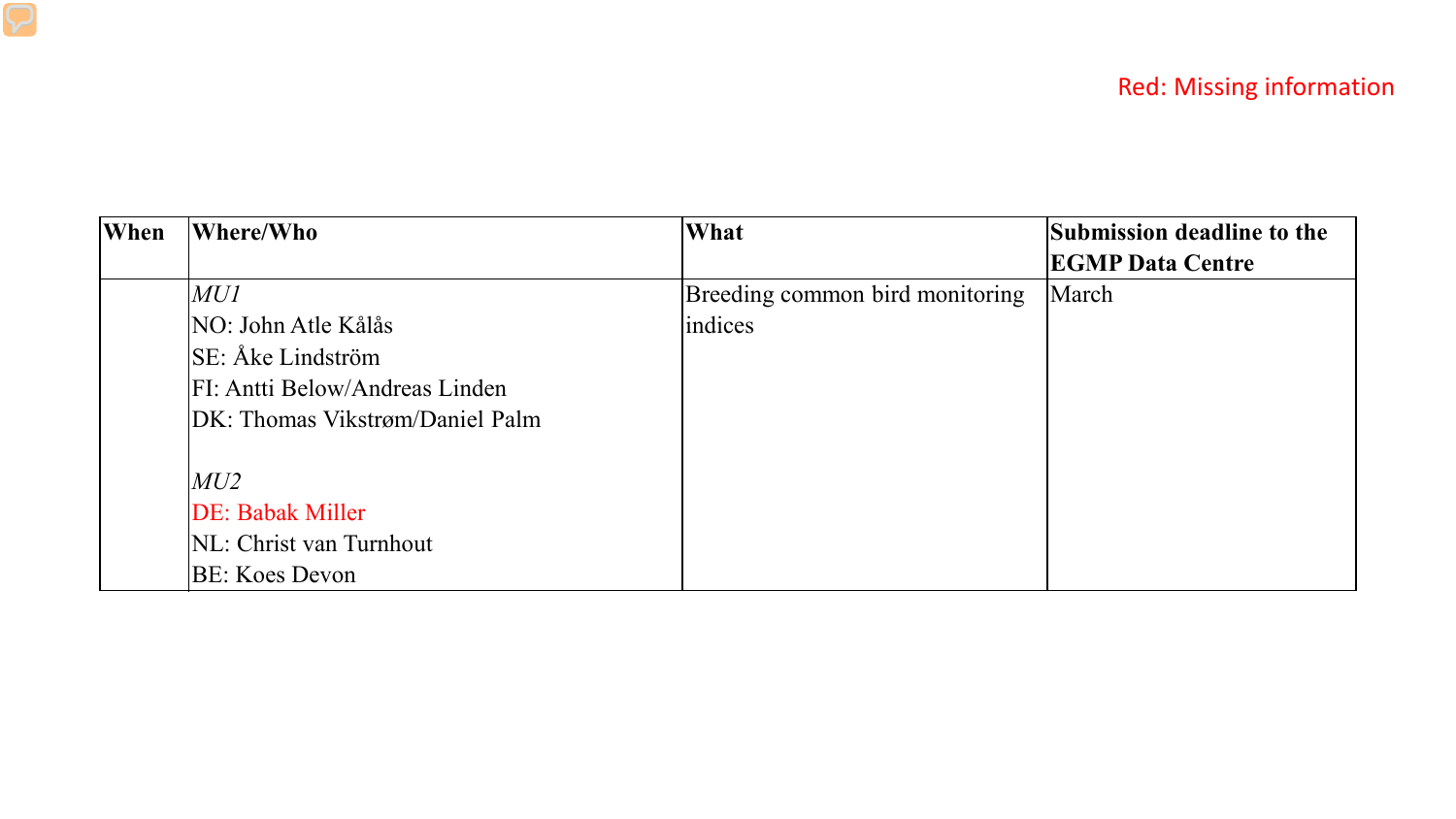| When | Where/Who                                                                                                                                                                                                                      | What                                                                                                                                                                    | Submission deadline to the<br><b>EGMP Data Centre</b> |
|------|--------------------------------------------------------------------------------------------------------------------------------------------------------------------------------------------------------------------------------|-------------------------------------------------------------------------------------------------------------------------------------------------------------------------|-------------------------------------------------------|
|      | NO: Ingunn & Ove Martin<br>SE: Per Risberg og Niklas Liljebäck<br>FI: Mikko & Janne Pitkanen<br>DK: Thomas Kjær<br>DE: Babak Miller<br><b>BE: Floris Verhaeghe</b><br>FR: Matthieu Guillemain<br><b>ES: Guillermo Ceballos</b> | Hunting bag                                                                                                                                                             | <b>Start May</b>                                      |
|      | EU: ?<br>NO: Ingunn & Ove Martin                                                                                                                                                                                               | Derogation numbers                                                                                                                                                      | <b>Start May</b>                                      |
|      | SE: Per Risberg og Niklas Liljebäck (2020)<br>FI: Mikko & Janne Pitkanen (2020)<br>DK: Anders Jensen (2020)<br>DE: Babak Miller (2020)<br>NL: Kees Koffijberg (2020)                                                           | Better understanding on methods of deriving harvest<br>$\bullet$<br>estimates from SE and DE<br>Insight in data quality issues in derogation numbers in NL<br>$\bullet$ |                                                       |
|      | <b>BE: Floris Verhaeghe</b>                                                                                                                                                                                                    |                                                                                                                                                                         |                                                       |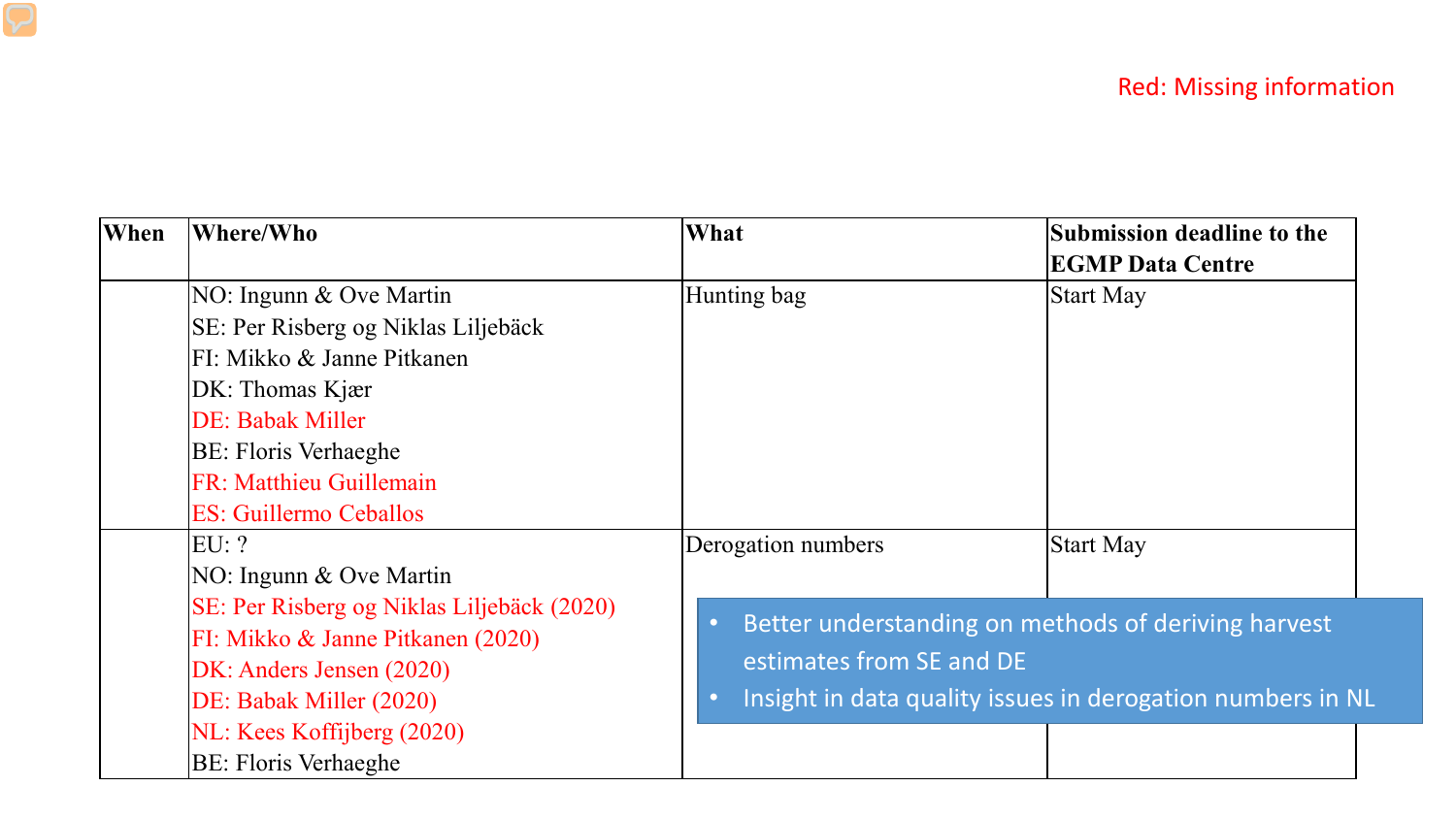| <b>When</b> | Where/Who                        | What                          | <b>Submission deadline to the</b> |
|-------------|----------------------------------|-------------------------------|-----------------------------------|
|             |                                  |                               | <b>EGMP Data Centre</b>           |
| MU1:        | MUI                              | Population count of breeding, | Under development                 |
| August      | NO: Ingunn Tombre (2021, 2022)   | staging, moulting birds       |                                   |
|             | SE: Johan Månsson (NA)           |                               |                                   |
| $MU2$ :     | FI: Andreas Linden (2021, 2022)  |                               |                                   |
| July        | DK: Henning Heldbjerg (2021)     |                               |                                   |
|             | MU2                              |                               |                                   |
|             | NL: Kees Koffijberg (2021?)      |                               |                                   |
|             | BE: Koen Devos (2021?)           |                               |                                   |
|             | DE: Babak Miller (2021?)         |                               |                                   |
|             | FR: (few) (2021?)                |                               |                                   |
| August      | MUI                              | Productivity                  | Under development                 |
|             | NO: Ingunn Tombre (2021, 2022?)  |                               |                                   |
|             | SE: Johan Månsson (NA)           |                               |                                   |
|             | FI: Andreas Linden (2021, 2022?) |                               |                                   |
|             | DK: Henning Heldbjerg (2021)     |                               |                                   |
|             | MU2                              |                               |                                   |
|             | NL: Kees Koffijberg (2021?)      |                               |                                   |
|             | DE: Babak Miller (2021?)         |                               |                                   |
|             | BE: Koen Devos (2021?)           |                               |                                   |
|             | FR: (few) (2021?)                |                               |                                   |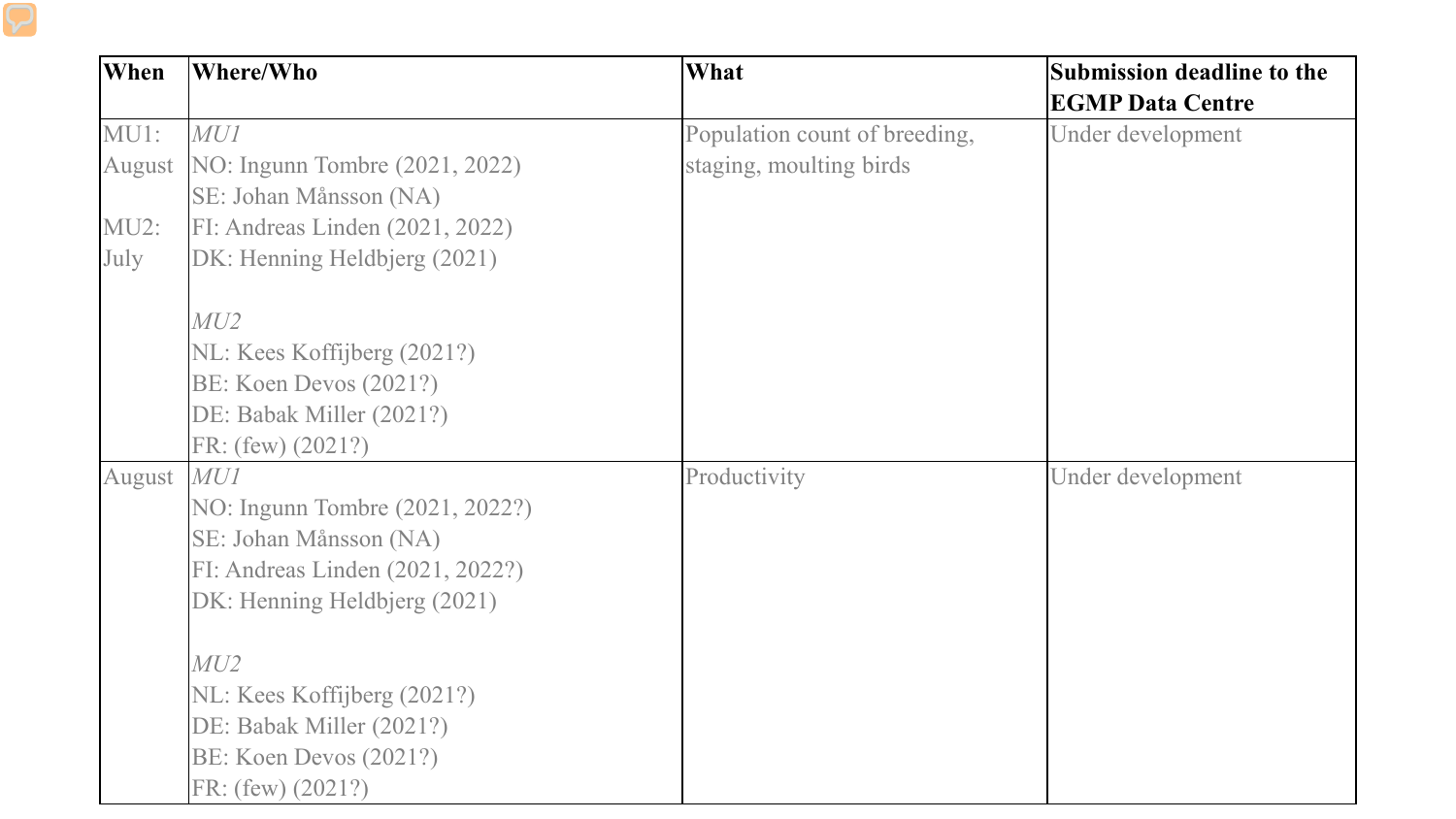#### Estimating the number of greylag geese in Norway

Impossible to count at all sites…

Extrapolation from known areas and figures; will over-estimate the number

 $\triangleright$  Need more zero counts...

Stratification of counting sites based on percentage of farmland (within a 500 m radius circle)

| 0-5%    |
|---------|
| 5-20%   |
| 20-40%  |
| 40-60%  |
| 60-80%  |
| 80-100% |

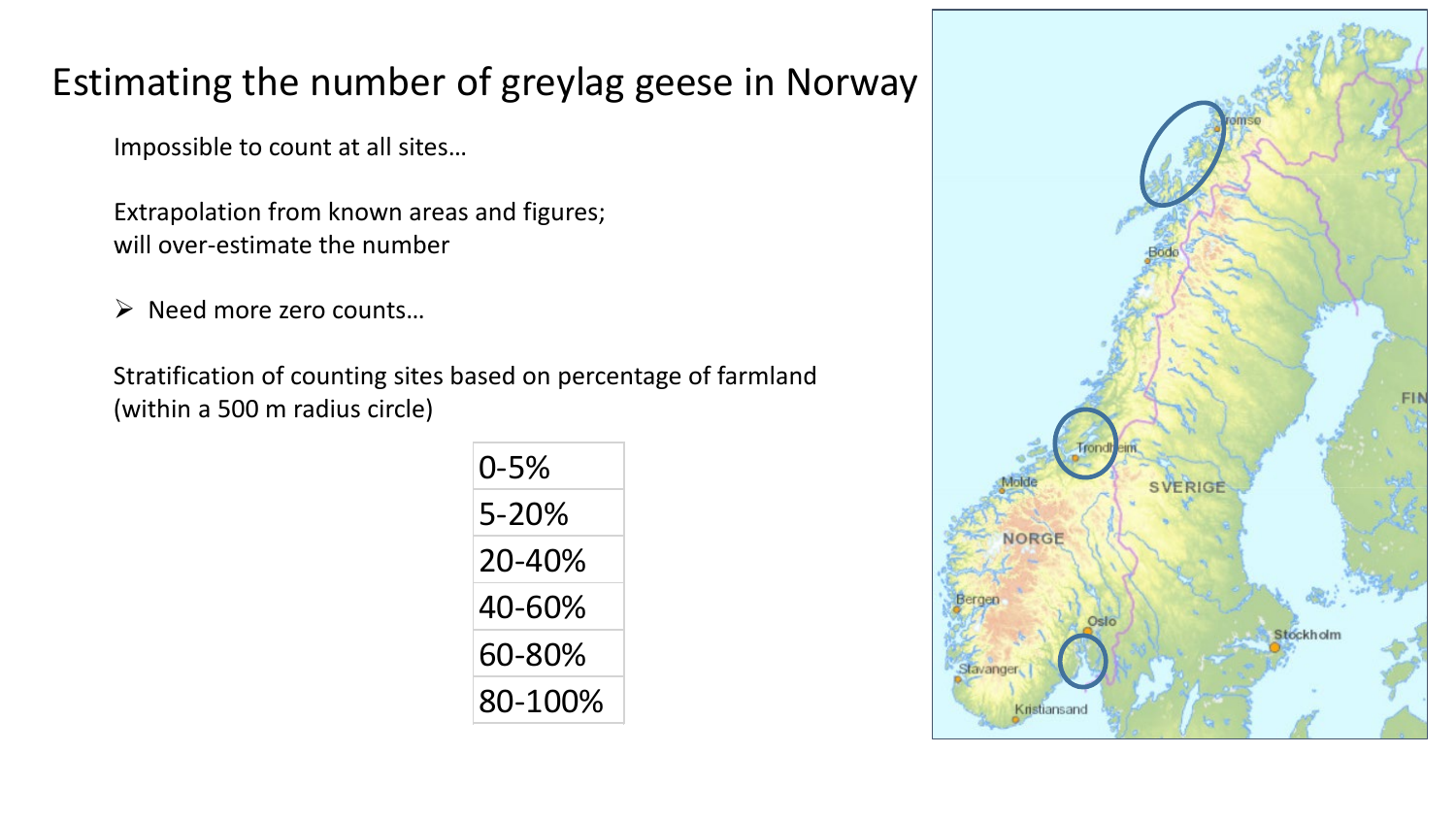